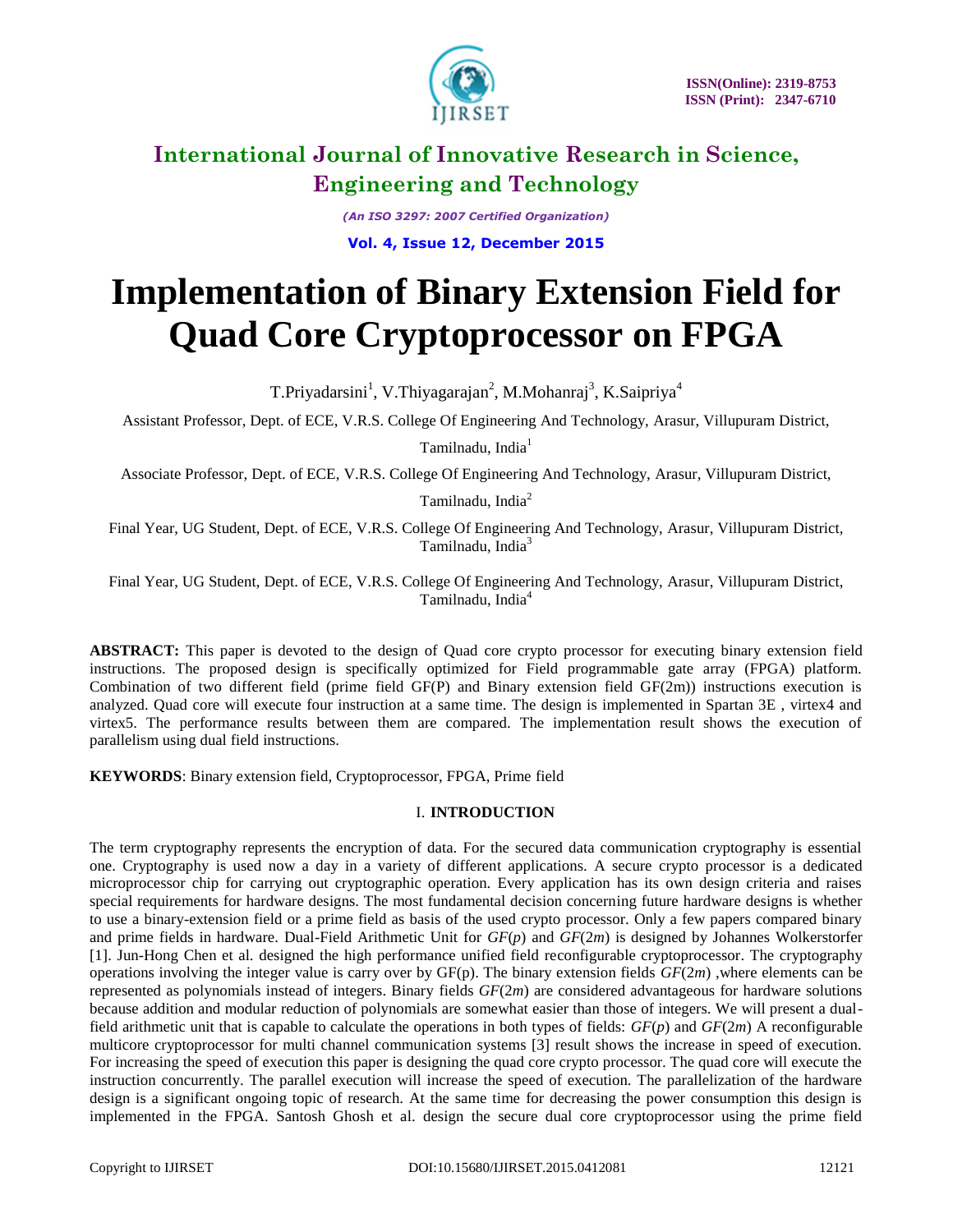

*(An ISO 3297: 2007 Certified Organization)*

# **Vol. 4, Issue 12, December 2015**

instructions [4].This paper is concentrate to design a quad core crypto processor used to execute both prime and binary extension field instructions.

### II. **LITERATURE SURVEY**

Hassan A. Youness, Mahmoud Khaled, and Mohamed Moness, "Quad-core MPSoC architecture For PID-based Embedded Control Systems" The main contribution of this paper is a throughput-oriented high-performance low-cost digital PID controller.

Michael Grand1, Lilian Bossuet2, Guy Gogniat3, Bertrand Le Gal1,"A Reconfigurable Multi-core Cryptoprocessor For Multi-channel Communication Systems" The proposed MCCP can reach a maximum throughput of 1.7 Gbps at 190 MHz with several AES cipher modes. It uses about 4000 slices on a Virtex 4 FPGA.

Jun-Hong Chen, Ming-Der Shieh, Member*,* IEEE*, and* Wen-Ching Lin,"A High Performance Unified-field Reconfigurable Cryptographic processor" Rivest –Shamir- Adleman(RSA),Elliptic Curve Crytography(ECC) - using Dual-field arithmetic & Microcode-based architecture.

David Narh Amanor, Christof Paar, Jan Pelzl,"Efficient Hardware Architectures For Modular Muliplication On FPGAs" The first problem is the comparison of P and M. In the worst case all bits Of M and P must be compared. This problem can be solved by an approximative comparison with 2n instead of M.

The second problem is the number of additions or subtractions. All these operations can be replaced by one addition only. In order to do so, we pre estimate the number of Ms to be subtracted, and find out if Y will be added in the next iteration of the loop. There are only few possible values for this estimation.

# III. **IMPLEMENTING PRIME FIELD AND BINARY EXTENSION FIELD IN FPGA**

The Prime field and Binary extension field consist of several hardware blocks. In this section we discuss about the hardware design involvement of both prime and Binary extension field.

# *A.PRIME FIELD UNIT ARCHITECTURE*

Blakley introduced an algorithm to perform Modular multiplication of two integers A and B modulo an integer. It is an iterative binary double-and-add algorithm. The main idea of the algorithm is that it keeps the intermediate result after each iteration below the modulus value, which it avoids final division. In this paper, the modulus M corresponds to p and we say it Fp multiplication. All arithmetic in Fp are performed in two's complement number system, which avoids input and output conversions like existing implementations. The main difficulty of the Blakley algorithm is the computation of addition on large operands. The modified Blakley algorithm for large operands. The use of carry save adder (CSA) helps to speed up the repeated additions on large operands. However these modified versions require at least one final addition on large carry chain. Some pre-computed values too are used by this technique which requires additional time and storage area.

# *B.BINARY EXTENSION FIELD UNIT*

Blakley introduced an algorithm to perform Modular multiplication of two integers A and B modulo an integer M. It is an iterative binary double-and-add algorithm. The main idea of the algorithm is that it keeps the intermediate result after each iteration below the modulus value, which it avoids final division. In this paper, the modulus M corresponds to p and we say it Fp multiplication. All arithmetic in Fp Blakley introduced an algorithm to perform Modular multiplication of two integers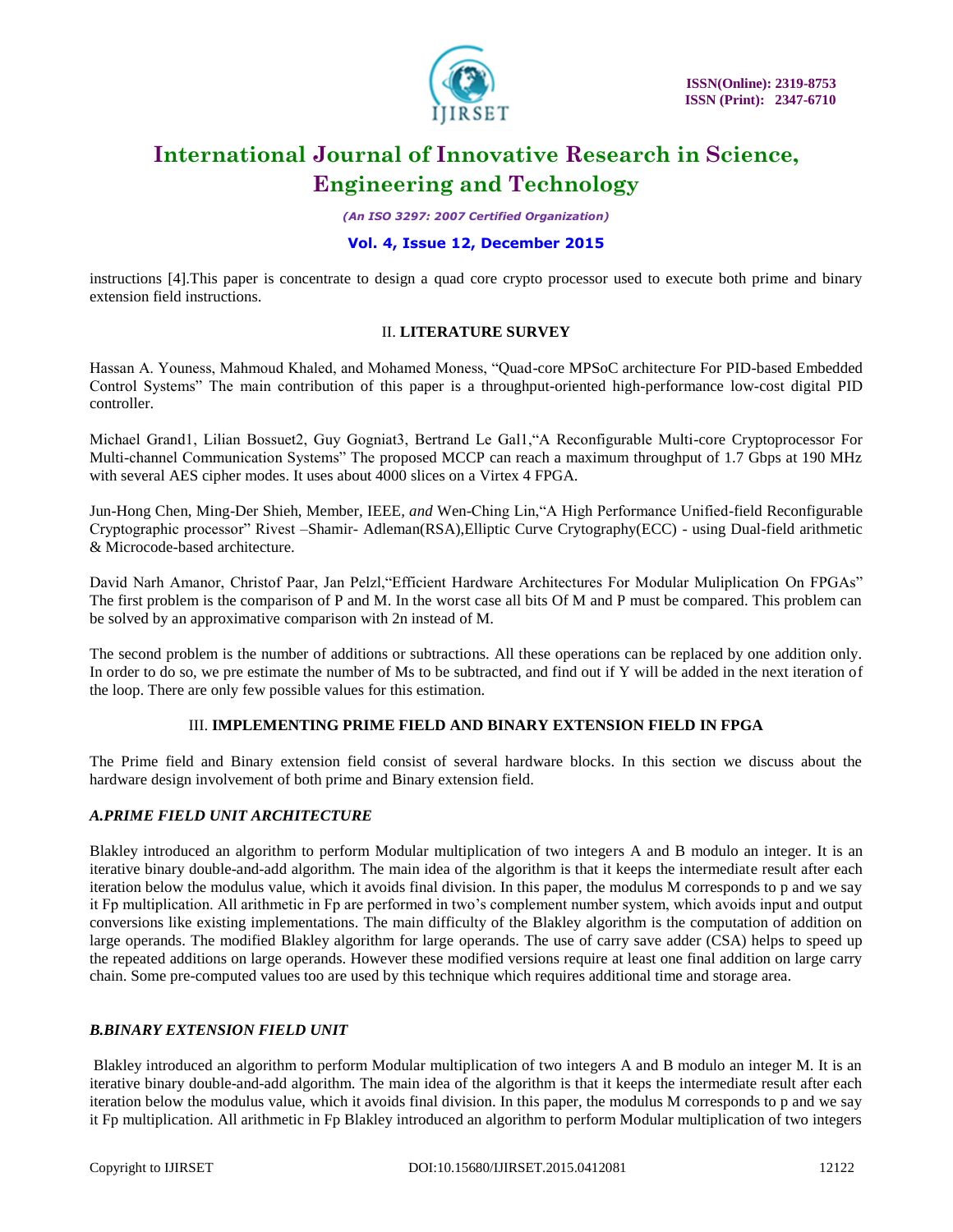

*(An ISO 3297: 2007 Certified Organization)*

### **Vol. 4, Issue 12, December 2015**

A and B modulo an integer M. It is an iterative binary double-and-add algorithm. The main idea of the algorithm is that it keeps the intermediate result after each iteration below the modulus value, which it avoids final division. In this paper, the modulus M corresponds to p and we say it Fp multiplication. All arithmetic in Fp are performed in two's complement number system, which avoids input and output conversions like existing implementations [6], [7]. The main difficulty of the Blakley algorithm is the computation of addition on large operands. The modified Blakley algorithm for large operands is shown in [8] and [9]. The use of carry save adder (CSA) helps to speed up the repeated additions on large operands. However these modified versions require at least one final addition on large carry chain. Some pre-computed values too are used by this technique which requires additional time and storage area.

#### IV. **EXECUTION OF PARALLEL INSTRUCTIONS**

The binary extension unit designed for the polynomial equation  $p(x)=x^4+x+1$ . Therefore out of 256 input bits 4 bits are taken for the each binary extension unit blocks. The binary extension field unit consists of GF addition, multiplication and double. The binary field addition is designed by using the XOR gate operation. The multiplier unit is designed by the look up table procedure. So this block is consist of memory blocks, which are used for storing the all possible output. The GF double unit consists of a simple addition unit.



Fig 1. Quad core structure block diagram

The execution unit is named as configurable arithmetic unit (CAU). The CAU unit contains the both blocks of Prime field instruction execution unit and Binary extension field execution unit. The data accesses and instruction sequences are hard coded into the *sequence control* of the architecture which avoids the additional software development costs. The quad core contains the 4 blocks of CAU unit, each one will execute any one of prime field or binary extension field instructions and produce the result.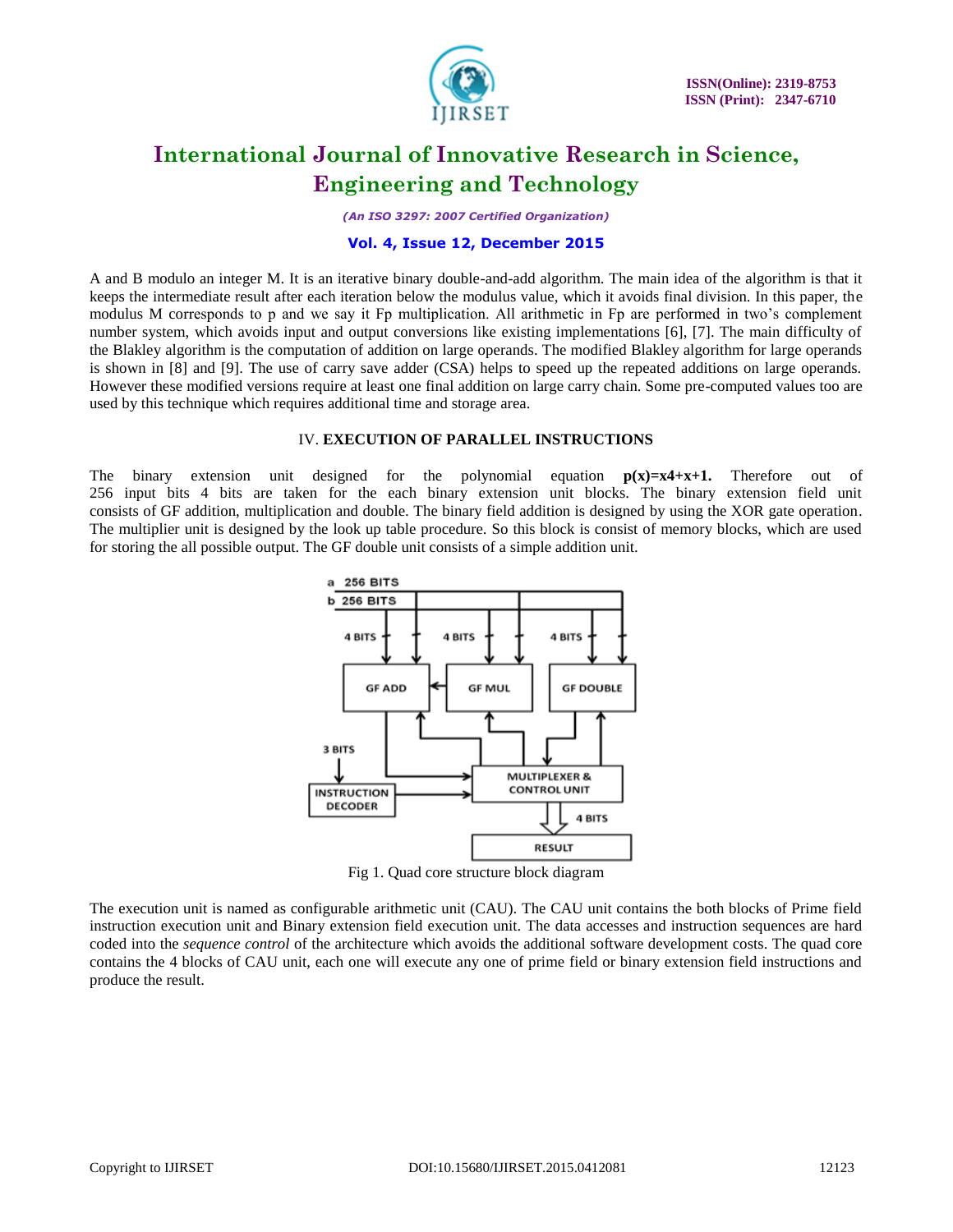

*(An ISO 3297: 2007 Certified Organization)*

# **Vol. 4, Issue 12, December 2015**



Fig 2. Block Diagram of Binary Extension field

| Value<br>UUU<br>1110<br>00 | $\left  1,000,999,995 \text{ ps } 11,000,999,996 \text{ ps } 11,000,999,997 \text{ ps } 11,000,999,998 \text{ ps } 11,000,999,999 \text{ ps } \right $ | <b>UJU</b>           |                                                                          | [1,001,000,000 ps |
|----------------------------|--------------------------------------------------------------------------------------------------------------------------------------------------------|----------------------|--------------------------------------------------------------------------|-------------------|
|                            |                                                                                                                                                        |                      |                                                                          |                   |
|                            |                                                                                                                                                        |                      |                                                                          |                   |
|                            |                                                                                                                                                        | 1110                 |                                                                          |                   |
|                            |                                                                                                                                                        | 00                   |                                                                          |                   |
| 01                         |                                                                                                                                                        | $\overline{01}$      |                                                                          |                   |
| 10                         |                                                                                                                                                        | 10                   |                                                                          |                   |
| 11                         |                                                                                                                                                        | m                    |                                                                          |                   |
| 00011011                   |                                                                                                                                                        | 00011011             |                                                                          |                   |
| 1111                       |                                                                                                                                                        | 1111                 |                                                                          |                   |
| 0000                       |                                                                                                                                                        | 0000                 |                                                                          |                   |
| 000000000000               |                                                                                                                                                        |                      |                                                                          |                   |
| 000000000000               |                                                                                                                                                        |                      |                                                                          |                   |
|                            |                                                                                                                                                        | 0                    |                                                                          |                   |
|                            |                                                                                                                                                        | o                    |                                                                          |                   |
|                            |                                                                                                                                                        | o                    |                                                                          |                   |
|                            |                                                                                                                                                        | 0                    |                                                                          |                   |
|                            |                                                                                                                                                        | ō                    |                                                                          |                   |
| 111100010000               |                                                                                                                                                        |                      |                                                                          |                   |
| 111100010000               |                                                                                                                                                        |                      |                                                                          |                   |
|                            |                                                                                                                                                        | X1: 1,000,999,999 ps | 000000000000000<br>000000000000000<br>111000100000001<br>111000100000001 |                   |

# V. **SIMULATION RESULT**

# Fig 3.Simuation Result

Various combination of instruction execution in parallel is verified. The instructions selection and input a and b value loading is in build in the coding. Example execution for Prime field addition, subtraction and binary extension field multiplication and double for the same input value of  $a=5h$ ,  $b=4h$ , and  $p=7h$  is executed and the simulation output result is shown in the Fig. The output for the prime field addition is 102h, subtraction is 1h, Binary extension field multiplication is 7h, and binary extension field double is 1h.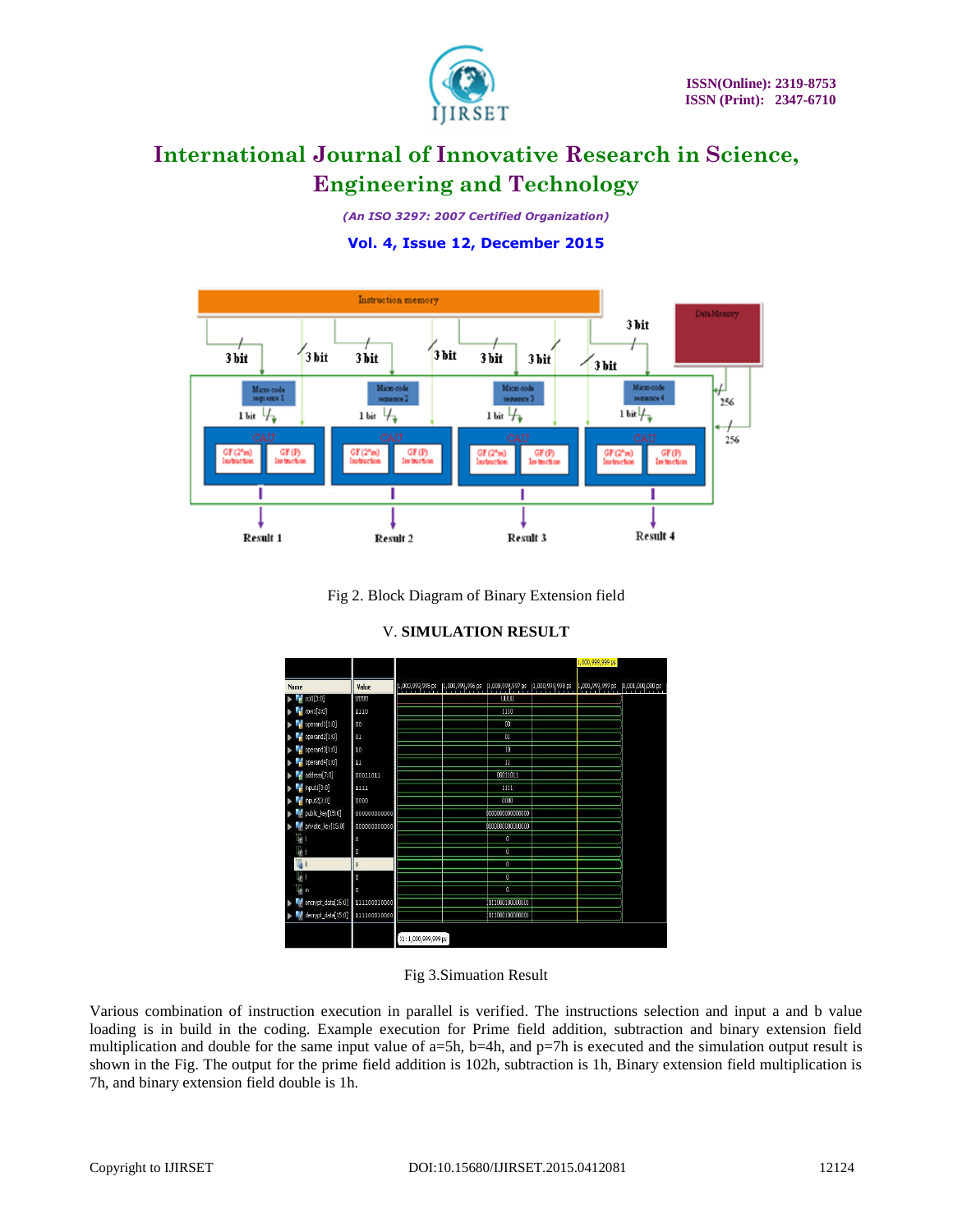

*(An ISO 3297: 2007 Certified Organization)*

**Vol. 4, Issue 12, December 2015**

# VI. **RTL SCHEMATIC DIAGRAM**



Fig 4. RTL Schematic Diagram

# VII. **HARDWARE MODEL**



Fig 5.Hardware model

 FPGA is a semiconductor device that based around a matrix of configurable logic blocks(CLB) connected through programmable interconnects. FPGA can be programmed to the desired application (or) functionality requirements although one-time programmable(OTP) FPGAs are available.

- A plane and regular structure in which logic and interconnect both are programmable.
- Programmability of logic –any combinational or sequential logic can be implemented.
- Programmability of interconnect –any logic component can be connected to anyone else.

# **Programmable interconnects**

• Connection box: Connects input/output of logic block to interconnect channels